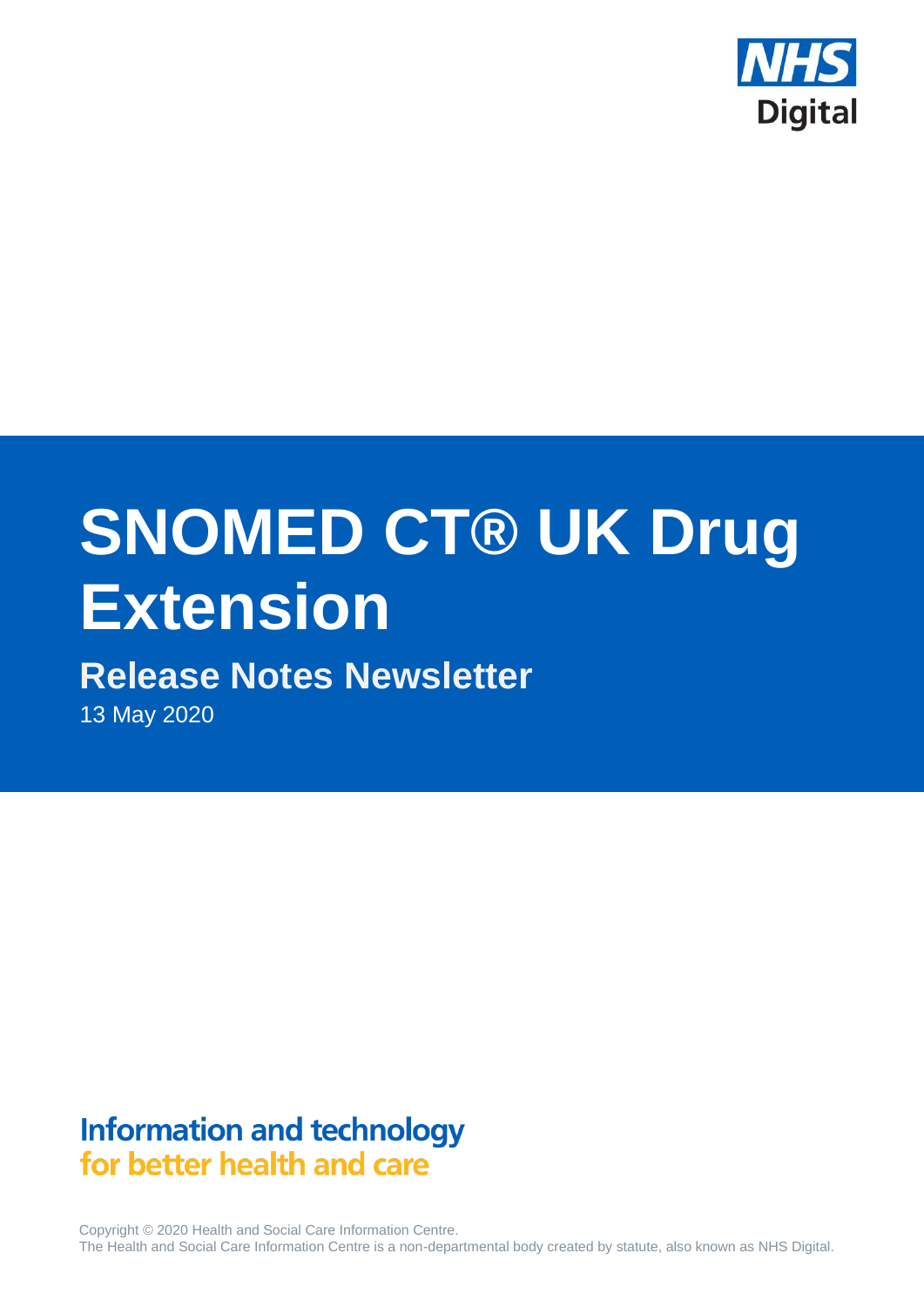## This document covers the data provided in Release Format 2 (RF2) of SNOMED CT

The Release Notes Newsletter has been constructed to add further clarification to some dm+d content that has been identified as requiring such (due to e.g. differences between dm+d approach and that of current drug catalogues) and to communicate changes to the release and forthcoming changes to future releases.

This document is intended to be adjunct to, not a replacement, for other documentation already available, and should be read in conjunction with current published dm+d documentation available through the 'dm+d resources' section of the [dm+d website.](https://www.nhsbsa.nhs.uk/pharmacies-gp-practices-and-appliance-contractors/dictionary-medicines-and-devices-dmd) SNOMED CT UK Edition [notices and known issues](https://hscic.kahootz.com/connect.ti/t_c_home/view?objectId=14224752) are published on [Delen,](https://hscic.kahootz.com/connect.ti/t_c_home) the NHS Digital terminology and classifications collaboration site.

All queries (omissions, perceived inaccuracies etc) about this document should be directed to the NHS Digital, Standards Delivery helpdesk [\(information.standards@nhs.net\)](mailto:information.standards@nhs.net).

Please note:

- The content of this document is intended to support implementation and usage of dm+d and is not a replacement for good system design.
- This document will be subject to update further to user feedback and any changes to dm+d content or structure.
- Whilst the first section may see little change (but see note above) the final sections detail changes and forthcoming changes to specific releases and content will therefore be updated with each release.

\*This document is designed to support dm+d content in general but specifically the SNOMED CT<sup>1</sup> UK Drug Extension. For more information about all components and releases relating to dm+d see the [dm+d website](https://www.nhsbsa.nhs.uk/pharmacies-gp-practices-and-appliance-contractors/dictionary-medicines-and-devices-dmd)

<sup>1</sup> SNOMED® and SNOMED CT® are registered trademarks of the International Health Terminology Standards Development Organisation (IHTSDO®) [\(www.snomed.org\)](http://www.snomed.org/). SNOMED CT® was originally created by the College of American Pathologists.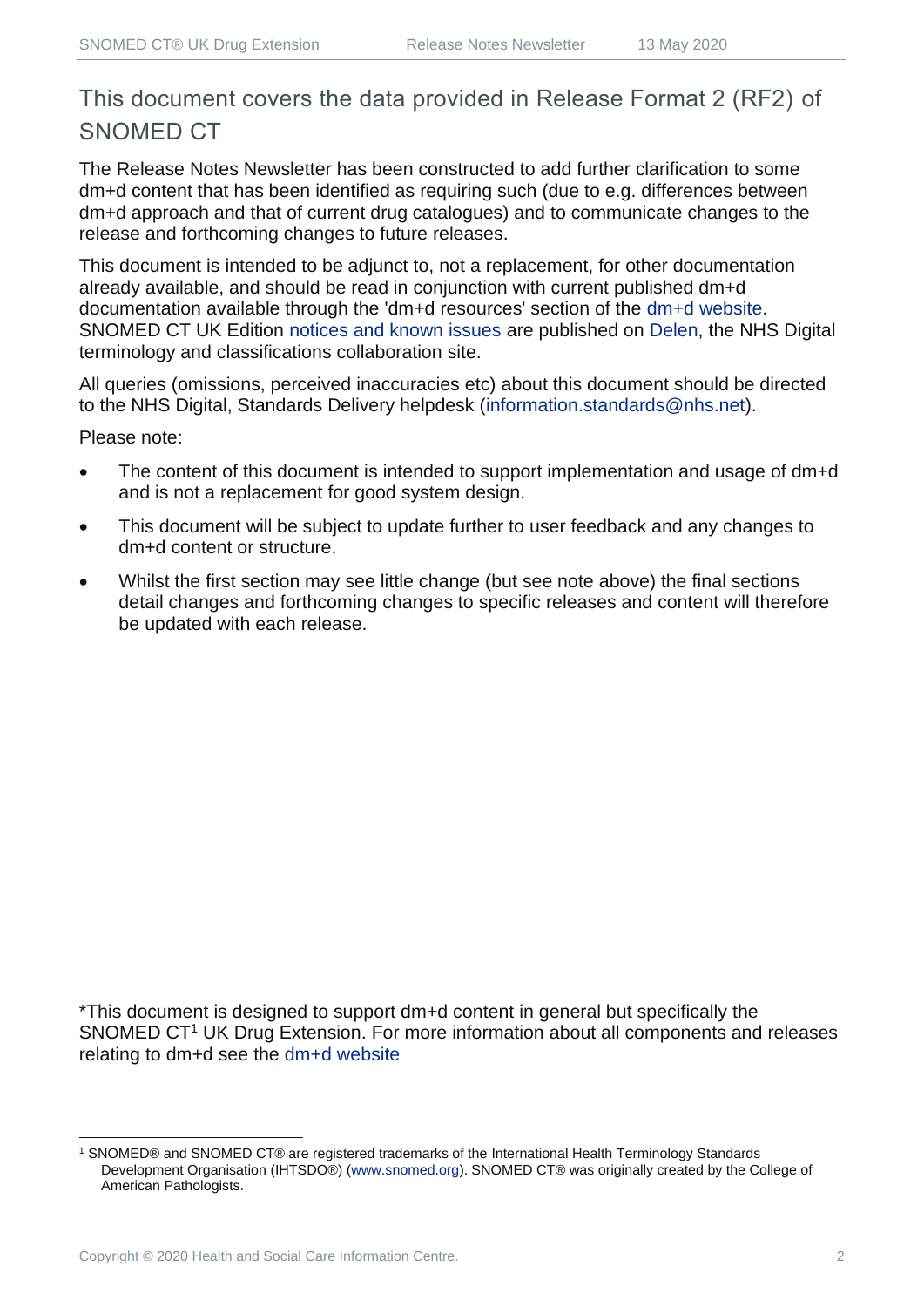## COPYRIGHT

- This material includes SNOMED Clinical Terms® (SNOMED CT®) which is used by permission of the International Health Terminology Standards Development Organisation (IHTSDO). All rights reserved. SNOMED CT®, was originally created by The College of American Pathologists. "SNOMED" and "SNOMED CT" are registered trademarks of the IHTSDO.
- The NHS Dictionary of Medicines and Devices (dm+d) has been developed and is delivered through a partnership between the Health and Social Care Information Centre [\(digital.nhs.uk\)](https://digital.nhs.uk/) and the NHS Business Services Authority [\(https://www.nhsbsa.nhs.uk/nhs-prescription-services\)](https://www.nhsbsa.nhs.uk/nhs-prescription-services)

## DISCLAIMER

The Health and Social Care Information Centre<sup>2</sup> (HSCIC) accepts no liability for loss of data or for indirect or consequential losses, which is not the result of the negligence of the HSCIC and liability for such losses is hereby expressly excluded.

No warranty is given by the HSCIC, the Department of Health and Social Care or the International Health Terminology Standards Development Organisation as to the accuracy and comprehensiveness of SNOMED CT. All conditions, warranties, terms and undertakings, express or implied, whether by statute, common law, trade practice, custom, course of dealing or otherwise (including without limitation as to quality, performance or fitness or suitability for purpose) in respect of SNOMED CT are hereby excluded to the fullest extent permissible by law.

<sup>&</sup>lt;sup>2</sup> The Health and Social Care Information Centre is a non-departmental body created by statute, also known as NHS Digital.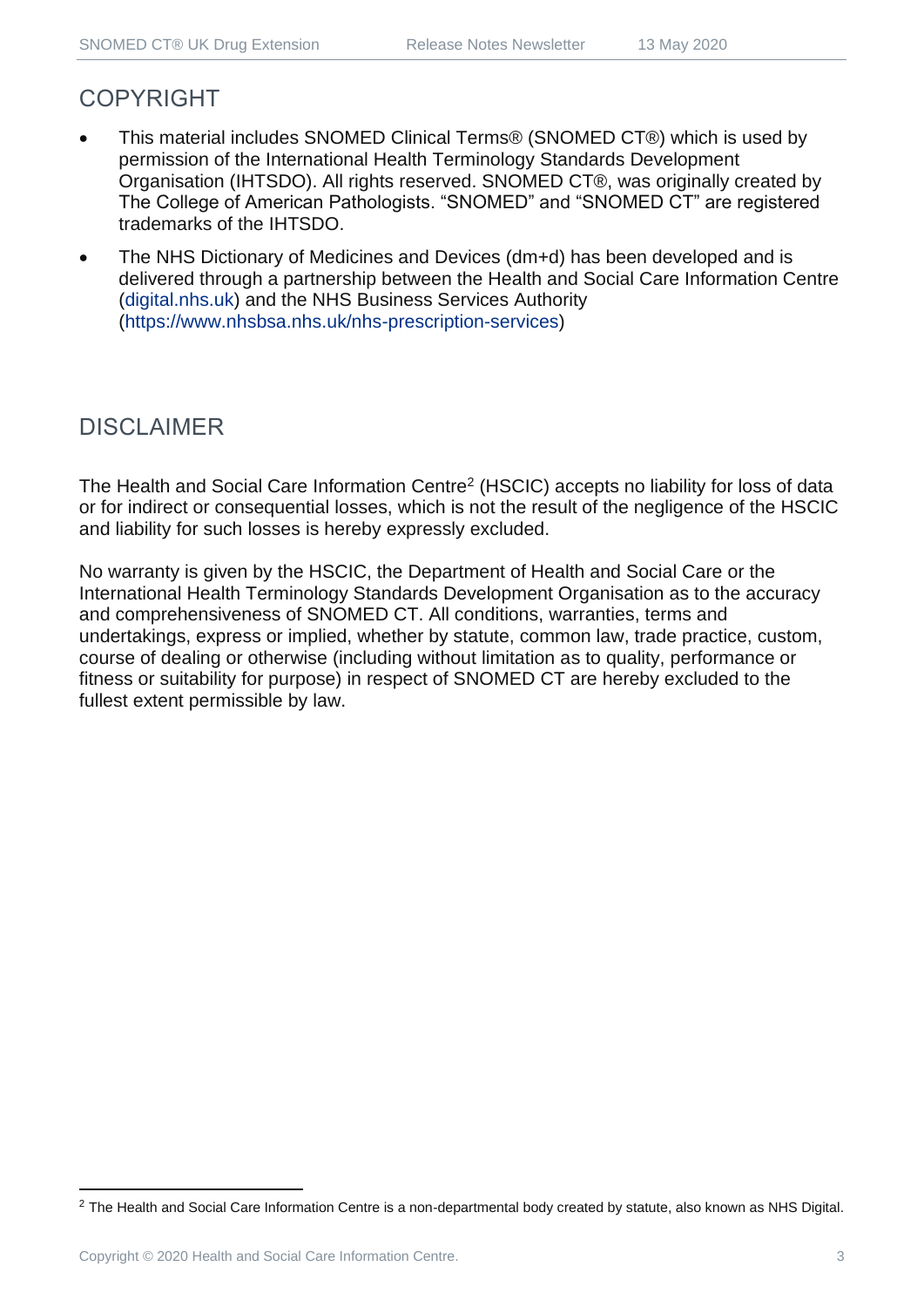## **1 Comments on current content:**

## **1.1 Dose forms**

With respect to Editorial Policy it is important to emphasise:

#### **1.1.1 Patches**

- Strength is usually expressed as the amount of 'active drug' (by weight) released over x hours (e.g. per hour or per 24 hours)
- The intended duration of usage of a patch is not identified at VMP or AMP level i.e. a transdermal estradiol patch releasing 50mcg/24hours would be represented by the same VMP whether it is intended for twice weekly usage or weekly usage
- No distinction is made to differentiate the type of drug reservoir utilised although this may be relevant in certain off-license indications.

#### **1.1.2 Injections**

Due to the need to add more information to the dose form in dm+d injections are expressed as e.g. powder and solvent for injection etc rather than merely injection. However, the need to pick a dose form of this complexity may be prohibitive in secondary care prescribing where the prescriber merely wishes to prescribe an 'injection'.

Within the guidance for secondary care there is outlined the means for prescribers to prescribe at the more abstract level (injection). Please refer to the Secondary Care Implementation Guidance for details, in the 'Implementation Guidance' section of the [dm+d](https://www.nhsbsa.nhs.uk/pharmacies-gp-practices-and-appliance-contractors/dictionary-medicines-and-devices-dmd)  [website.](https://www.nhsbsa.nhs.uk/pharmacies-gp-practices-and-appliance-contractors/dictionary-medicines-and-devices-dmd)

#### **1.1.3 Injections for intraspinal use**

Injections licensed for intraspinal administration are not differentiated at VMP level in dm+d. In addition a number of products that may be given by this route are unlicensed specials. For prescriptions requiring a product to be given by these high risk routes it is necessary that the suitability of the product to be administered is confirmed at the point of dispensing and/or administration.

#### **1.1.4 Alcoholic vs aqueous gels**

The base used in cutaneous products is not identified at VMP level in dm+d. This may mean that in order to specify a patients requirements more specifically prescribing at AMP level is more appropriate.

For example:

• Benzoyl peroxide 5% gel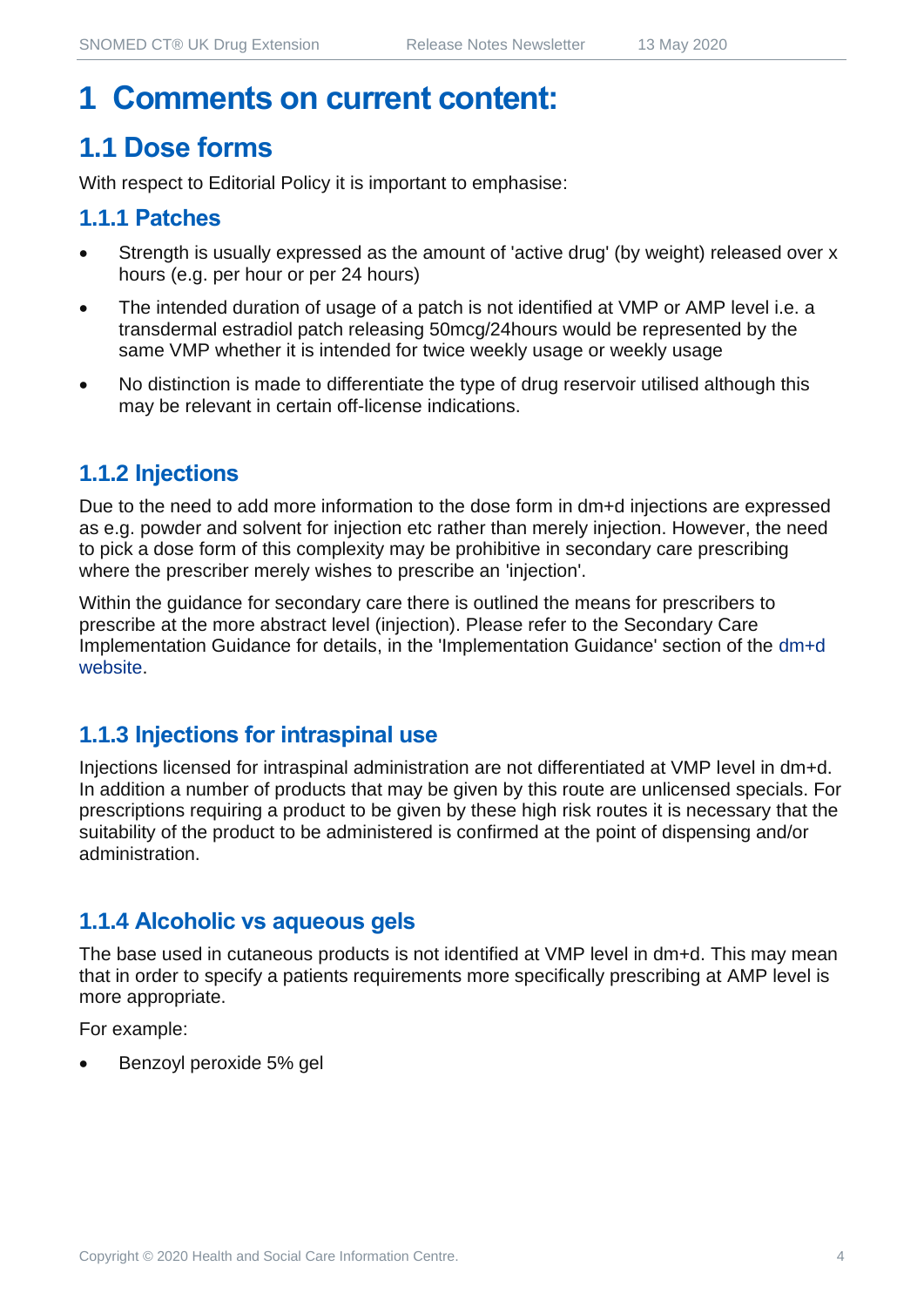## **1.2 Editorial Policy**

#### **1.2.1 Preservative Free**

The preservative free flag is used to denote the absence of preservative in preservative free *eye drops* only.

Please note:

- the setting of this flag only confirms that preservative is absent from the VMP; a null value does not necessarily indicate that it is present
- **The flag is not applied to any other dose form** i.e. intra-spinal injections are not distinguished (see note above).

#### **1.2.2 Route of administration**

Information on route of administration is provided at VMP level. The information is only provided as a support for decision support and not intended to inform clinicians on usage.

At VMP level routes are merely a superset of the linked AMP licensed routes.

#### **1.2.3 Inclusion of Unit of Measure at VMP**

Semantic normal form patterns for VMP descriptions in dm+d follow the pattern:

**Name Strength** Modification(s) **Form Unit dose** xxx-free(s)

Following this pattern would mean for tablets, capsules etc full description would be:

Atenolol 25mg tablets 1 tablet

To retain these full descriptions would make the descriptions unsuitable for use in a human interface. Therefore the unit dose is left implied (Atenolol 25mg tablets).

There are instances however where the form is insufficiently precise to describe the product and therefore the unit dose is included in the name. These instances include:

The form injection does not fully describe a product therefore the name is qualified with the unit dose form for example: ampoules, vials, pre-filled syringes etc.

E.g. Furosemide 50mg/5ml solution for injection ampoules.

• Other unit dose examples include: Budesonide 250micrograms/ml nebuliser liquid 2ml unit dose vials, Carbenoxalone 1% granules 2g sachets, Benorilate 2g granules sachets.

*See dm+d Editorial Policy for full examples and exceptions to this rule.*

#### **1.2.4 The use of Fully Specified Names and Preferred Terms**

The semantic representation of concepts in dm+d (the dm+d name and dm+d description) may be updated in line with changes to dm+d Editorial Policy, changes to the product name itself or to supplier names. Within the SNOMED CT UK Drug Extension the current dm+d derived description for the core concept classes of VTM, VMP, VMPP, AMP and AMPP becomes the Preferred Term so a change to the dm+d terms would cause the Preferred Term to be updated.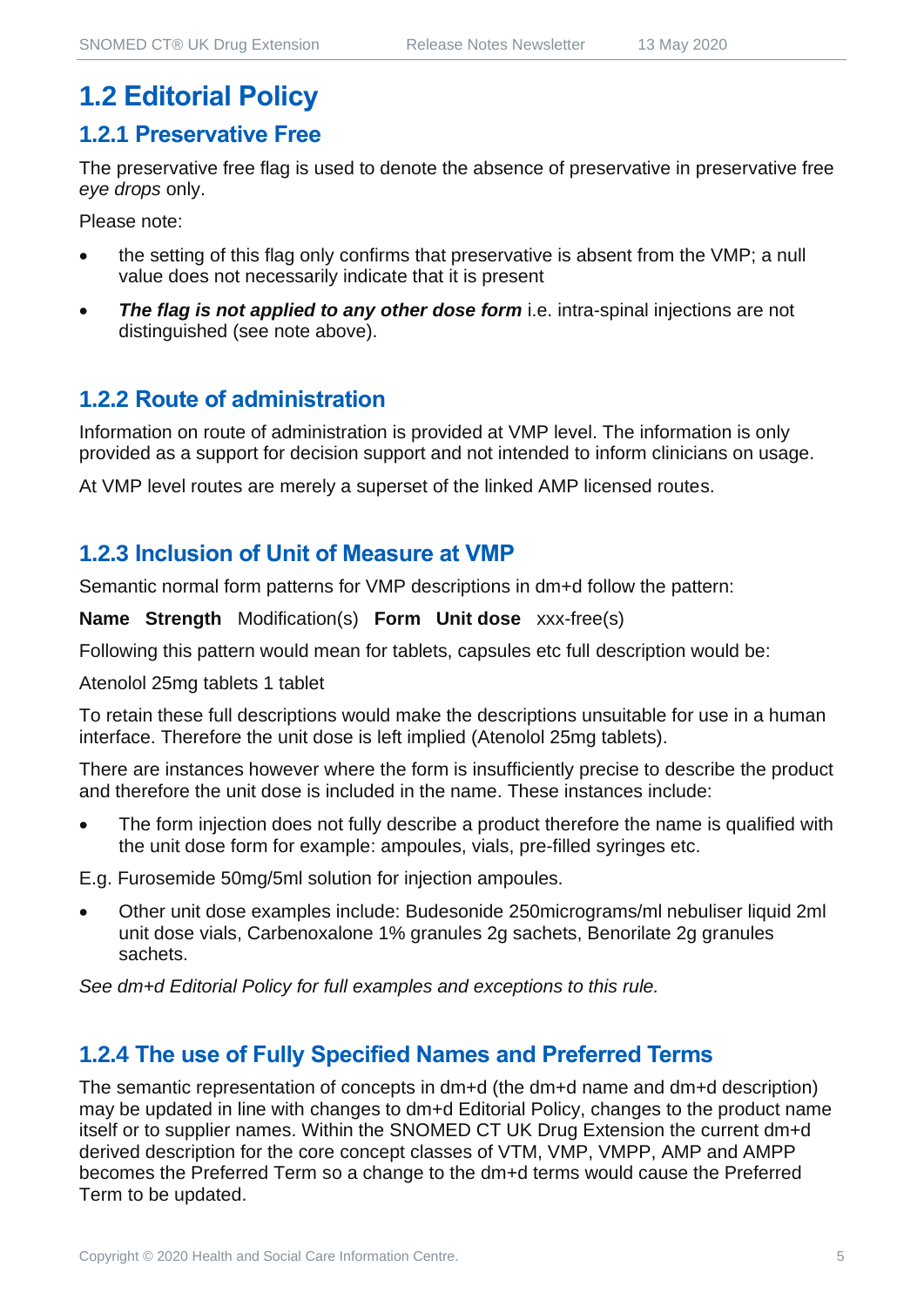Fully Specified Names in SNOMED CT will generally remain unchanged<sup>3</sup>. The differences in Editorial policies between SNOMED CT and dm+d mean that there will be instances where there is a mismatch between the Preferred Term and the Fully Specified Name.

#### **1.2.5 Mechanisms for specifying Descriptions for use in the UK Edition of SNOMED CT- Realm Language Refsets**

A combination of factors such as professional preference, clinical safety & data schema conformance require the use of some supplementary mechanism for Specifying SNOMED CT Descriptions applicable to the UK Edition of SNOMED CT.

From the October 2011 UK Edition, in RF1 an NHS Realm Description Subset was published. With the deprecation of RF1 this is replaced by the National Health Service realm language reference set published in two parts. The "Pharmacy part" as published in the SNOMED CT UK Drug extension and its 'Clinical part' partner in the UK Extension. Together these two encompass the entire SNOMED CT description content and identifies the preferred term to be used in the NHS realm for all SNOMED CT concepts.

In RF2 the refset can be found in the location Refset\Language. National Health Service realm language reference set (pharmacy part) refset ID 999000691000001104

National Health Service realm language reference set (clinical part) refset ID 999001261000000100

#### **1.2.6 Concept Status in dm+d vs Concept status in SNOMED CT**

Where concepts are created in dm+d and an identifier from the SNOMED CT International Release is not available at that time a SNOMED CT UK Drug Extension identifier is allocated. This is released in the dm+d XML data.

When the dm+d concepts are subsequently used to create the SNOMED CT UK Drug Extension it may be that the dm+d derived concept is determined to be a duplicate of a concept now available in the SNOMED CT International Release. In these instances the dm+d derived concept is given a retired status with a relationship to the SNOMED CT International Release concept. In the XML data the dm+d derived concept may remain valid with its original identifier for some time.

There may be instances where a SNOMED CT identifier from the International Release has been allocated to a concept within dm+d and this is subsequently discovered to be inappropriate for the dm+d concept. In this instance the SNOMED CT identifier from the International Release will appear in the dm+d XML format data as a previous identifier. These identifiers from the International Release will appear in the SNOMED CT UK Drug Extension with a status of current.

<sup>3</sup> From the SNOMED CT Technical Reference Guide for the FullySpecifiedName:

Changes in presentation such as changed capitalization, punctuation, spelling or revision due to changes in agreed presentation style are permitted as long as they do not change the specified meaning of the Concept. Some changes to the semantic type shown in parentheses at the end of the FullySpecifiedName may also be considered minor changes if the change in hierarchy does not alter the Concept's meaning.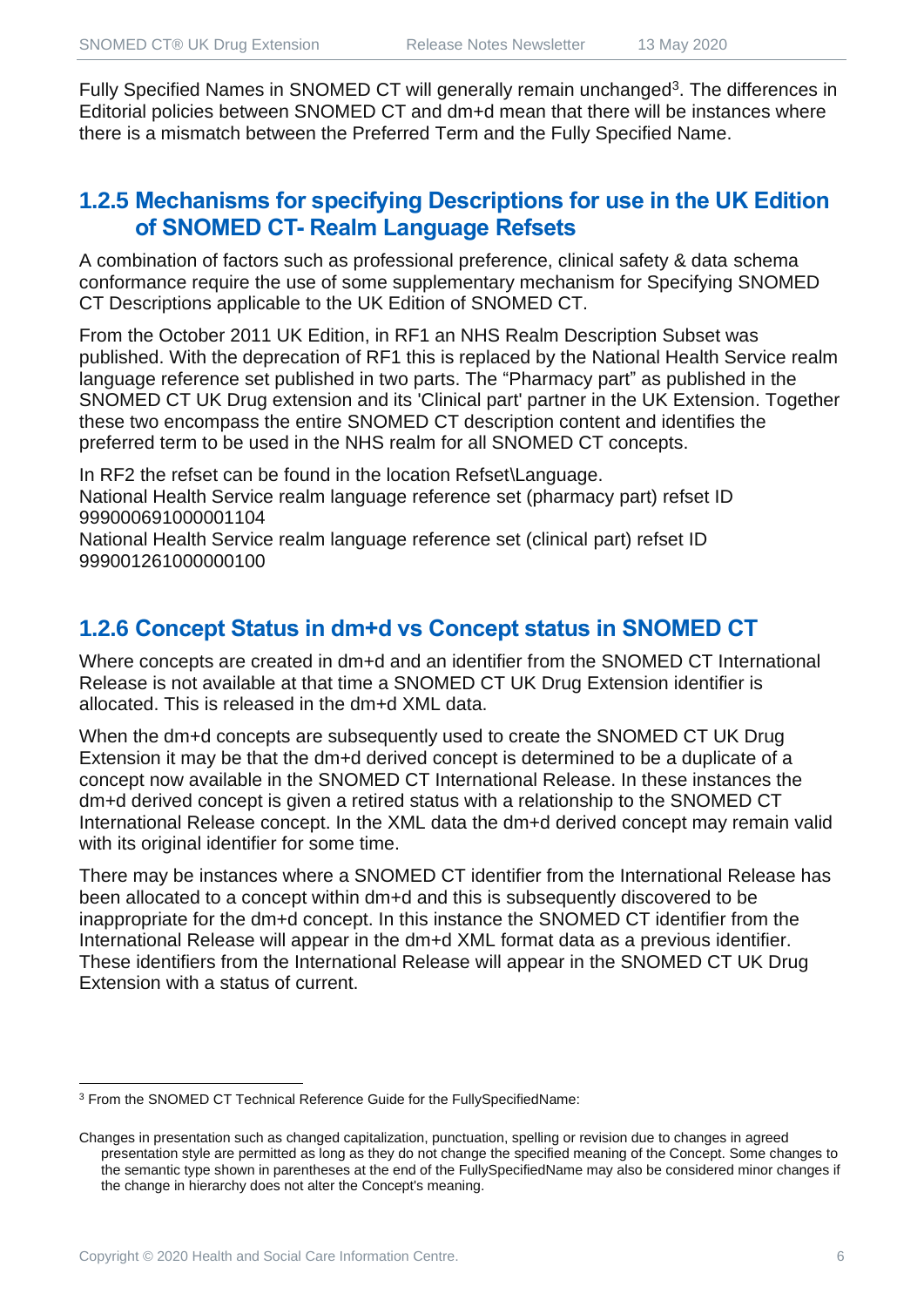## **1.3 Specific Products**

#### **1.3.1 Morphine and Tramadol modified release products**

Because there are no pharmacopoeial standards for oral modified release preparations 12 and 24 hour modified release morphine products are not distinguished at VMP level in dm+d. The same applies to the modified release tramadol products.

Two subsets are provided with the SNOMED CT release distinguishing related AMPs according to current licensed indications. For products where licensed indications are not available, for example, where wholesalers may provide products from several manufacturers and SPCs are not available these products will not be included in the 12 and 24 hour modified release subsets.

Explanation of how these subsets can be utilised within a prescribing framework can be found in the Secondary Care Implementation Guidance, in the 'Implementation Guidance' section of the [dm+d website.](https://www.nhsbsa.nhs.uk/pharmacies-gp-practices-and-appliance-contractors/dictionary-medicines-and-devices-dmd)

#### **1.3.2 Valproic acid vs valproate semisodium**

We have taken advice and clinically the active moiety for these products is the same and so they are not differentiated at VMP level. The two brands available have different indications so it may be necessary for the prescriber to specify the brand required to ensure they are prescribing within the details of the product license.

This may be an issue for other products such as cyproterone acetate where two brands exist with different indications for use.

#### **1.3.3 Concentrate and 'High Strength' Morphine and Methadone**

dm+d does not identify concentrate or 'high strength' morphine or methadone products as such in the VMP term. Consideration should be given to how these products are displayed in picking lists to reduce the risk of mis-selection where multiple strengths are available.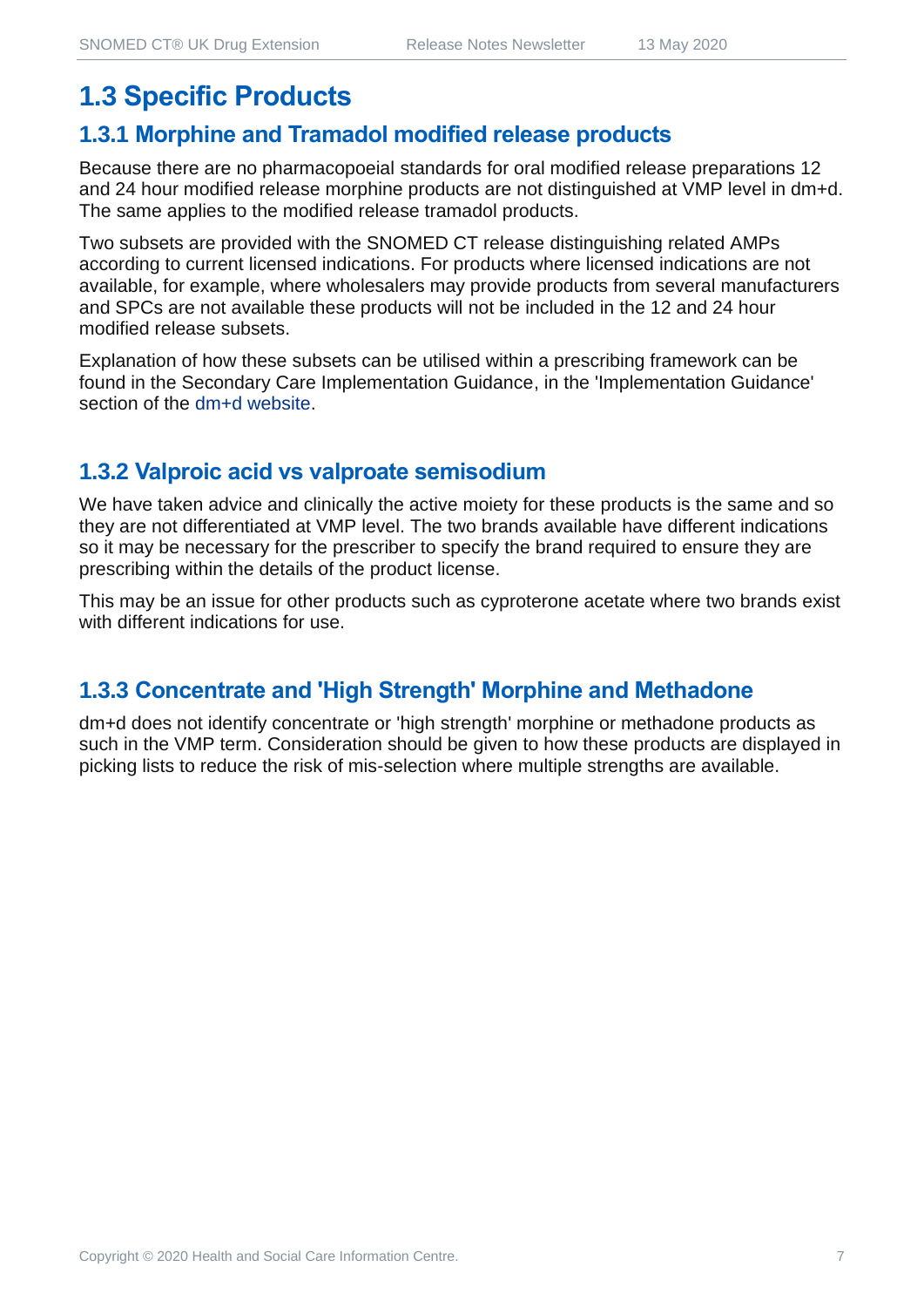## **1.4 Other Information**

#### **1.4.1 Duplicated SNOMED IDs**

It is a basic principle of terminology that concept identifiers should not be reused. Due to a process error in 2006 a small number of SNOMED IDs were issued twice in dm+d. The concepts bearing these duplicated identifiers have all been invalidated and license holders were notified at the time. However it is recognised that since that time a number of new licenses have been issued and so a list of the duplicated identifiers and the terms is provided here for information.

| ID                                  | dmd_name                                                                                               | conceptType |
|-------------------------------------|--------------------------------------------------------------------------------------------------------|-------------|
| 9854411000001103                    | Smartflow drainable night drainage bag NB2 2litre, AMPP<br>120cm tube (Manfred Sauer UK Ltd) 10 device |             |
|                                     | 9854411000001103 Medium chain triglycerides - invalid                                                  | <b>VTM</b>  |
|                                     | 9854511000001104 Calcium + Magnesium                                                                   | <b>VTM</b>  |
|                                     | 9854511000001104 Gel-X tablets (Oakmed Ltd)                                                            | AMP         |
|                                     | 9854611000001100 Ostomy discharge solidifying agents 140 tablet                                        | <b>VMPP</b> |
| 9854611000001100  lchthammol + Zinc |                                                                                                        | <b>VTM</b>  |
| 9854711000001109                    | Gel-X tablets (Oakmed Ltd) 140 tablet                                                                  | <b>AMPP</b> |
|                                     | 9854711000001109 Amiloride + Cyclopenthiazide - invalid                                                | <b>VTM</b>  |
| 9854911000001106                    | Meglumine amidotrizoate + Sodium amidotrizoate<br>- invalid                                            | <b>VTM</b>  |
|                                     | 9854911000001106  International normalised ratio testing strips 24 strip VMPP                          |             |

#### **1.4.2 Subset Information**

Information relating to the scope and status of subsets contained in the SNOMED CT UK Drug Extension can now be found at the [Data Dictionary for Care \(DD4C\).](https://dd4c.digital.nhs.uk/dd4c/)

### **1.4.3 RF2 module dependency**

Several back-dated changes were made to the module dependency reference set (900000000000534007) in the release of 1 April 2017.

Modules effective as at 2016-12-07 and 2017-01-04 that are stated incorrectly as being dependent on modules effective as at 2016-01-31 or 2016-04-01 have had those target effective times corrected to 2016-07-31 or 2016-10-01 respectively.

For effective times 2006-05-01 onwards, dates representing the dependency of the SNOMED CT United Kingdom Edition reference set module (999000031000000106) on the SNOMED CT United Kingdom drug extension module (999000011000001104) have been updated to align with the dates representing the dependency of the SNOMED CT United Kingdom Edition module (999000041000000102) on the SNOMED CT United Kingdom drug extension module (999000011000001104).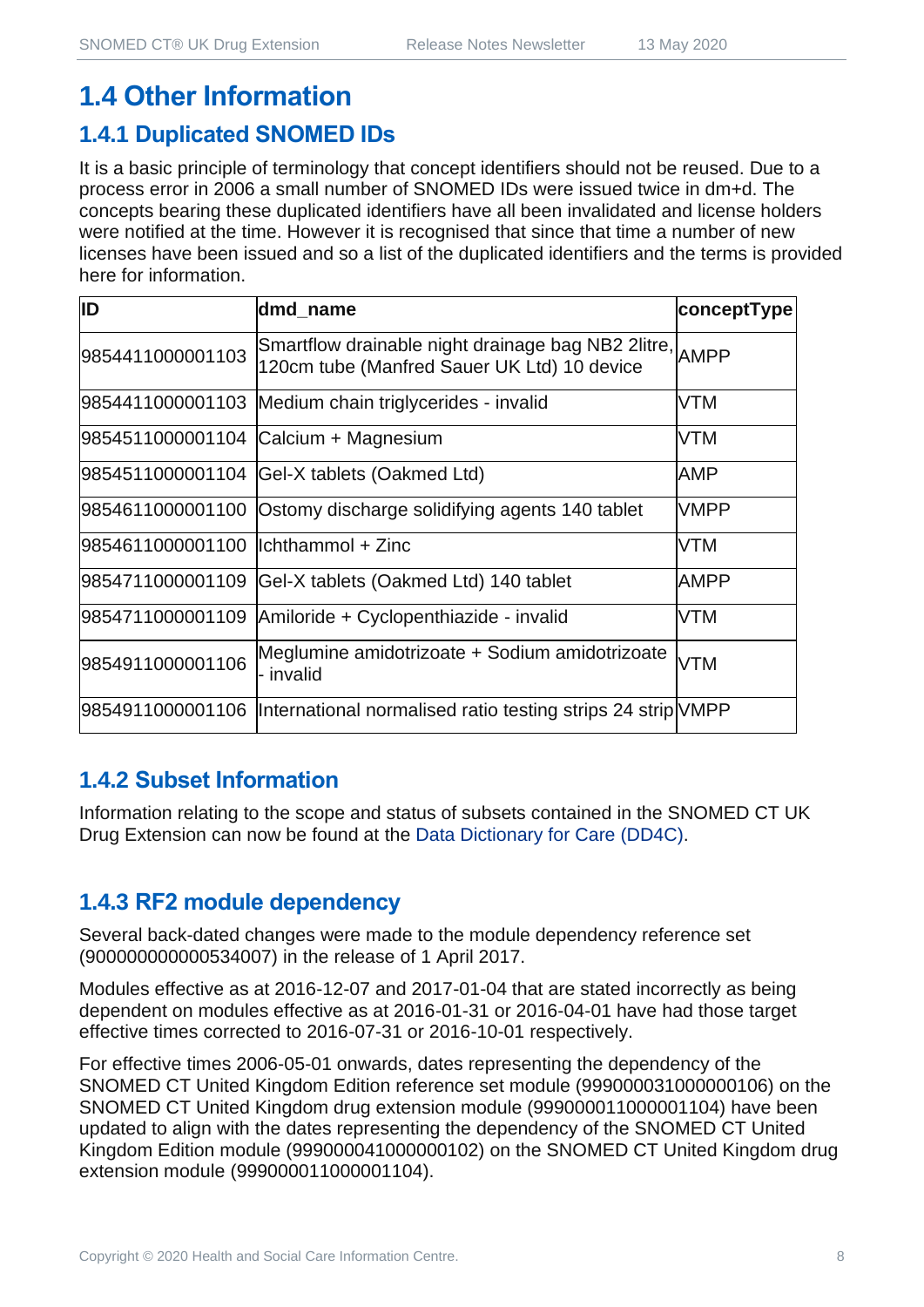For effective times before 2011-04-01, dates representing dependency on the SNOMED CT model component module (900000000000012004) have been updated to align with the single effective date (2002-01-31) of the model component module which remained unchanged during that period.

For effective times before 2004-01-31, in the release of 1 April 2017, dependencies were exhaustively represented. These included the missing immediate dependencies of the SNOMED CT United Kingdom drug extension module (999000011000001104) and of the SNOMED CT United Kingdom drug extension reference set module (999000021000001108) during that period. In the release of 1 April 2018, all dependency entries effective before 2004-01-31 were removed to reflect the SNOMED CT United Kingdom Edition baseline effective time of 2004-01-31.

#### **1.4.4 RF2 association references**

In the release of 21 March 2018, references in the WAS A association reference set (900000000000528000) to an unreleased component (reference effective as at 2015-04-02 and inactivated 2015-04-29) were removed.

In the release of 1 April 2018, references in the MOVED FROM association reference set (900000000000525002) effective as at 2010-03-10, but with a target component effective from 2010-04-01, have had the effective time corrected to 2010-04-01.

In the release of 4 September 2019, NHS Digital released a new dm+d specific association reference set:

• 10991000001109|NHS dictionary of medicines and devices association type reference set|

This refset provides a link between Inactive SNOMED CT concepts that are still in use in dm+d and their Active replacement in the SNOMED CT UK drug Extension release.

#### **1.4.5 NHS dm+d (dictionary of medicines and devices) realm language reference set**

In the 29.1.0 15-Apr-2020 release NHS Digital set every member of the NHS dm+d realm language reference set as Inactive.

In October 2019 NHS Digital stated it was their intent to withdraw the NHS dm+d (dictionary of medicines and devices) realm language reference set in April 2020:

• 999000671000001103 |National Health Service dictionary of medicines and devices realm language reference set (foundation metadata concept)|

The NHS dm+d realm language reference set has now been fully superseded by the NHS realm language reference set (pharmacy part):

• 999000691000001104 |National Health Service realm language reference set (pharmacy part) (foundation metadata concept)|

The metadata concept for the NHS dm+d realm language refset remains Active with all members of the refset set as Inactive. The metadata concept will be Inactivated in a future release.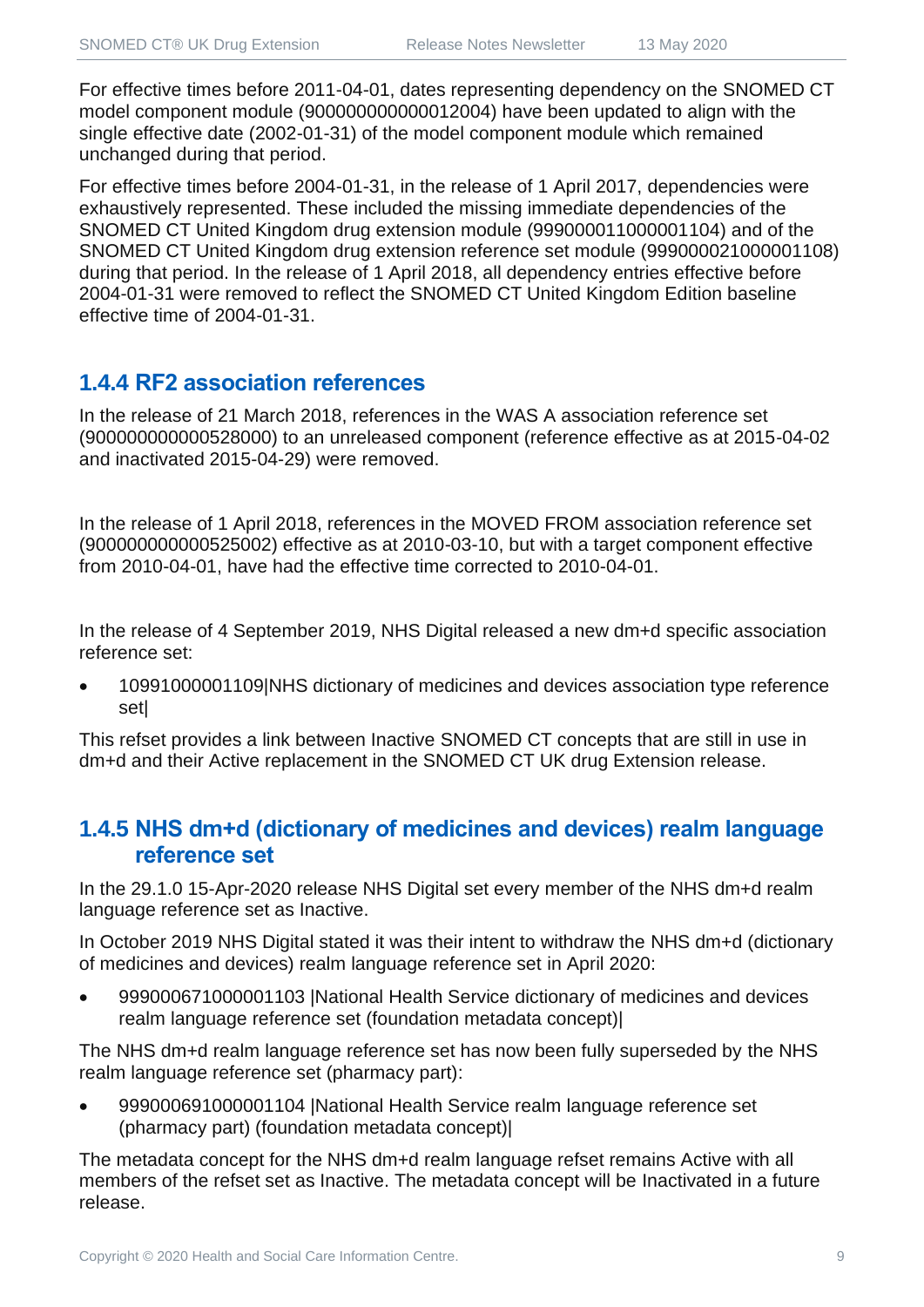## **1.5 Work in Progress**

## **1.5.1 Medical Devices Dictionary (MDD)**

Work is in progress on expanding the population of medical devices in dm+d.

Currently only those devices reimbursable in Primary Care (appliances) are routinely populated in MDD. Work on the MDD will potentially impact on these appliances with respect to more appliances being described at VMP level and some change in textual descriptions.

More information will be provided as it comes available.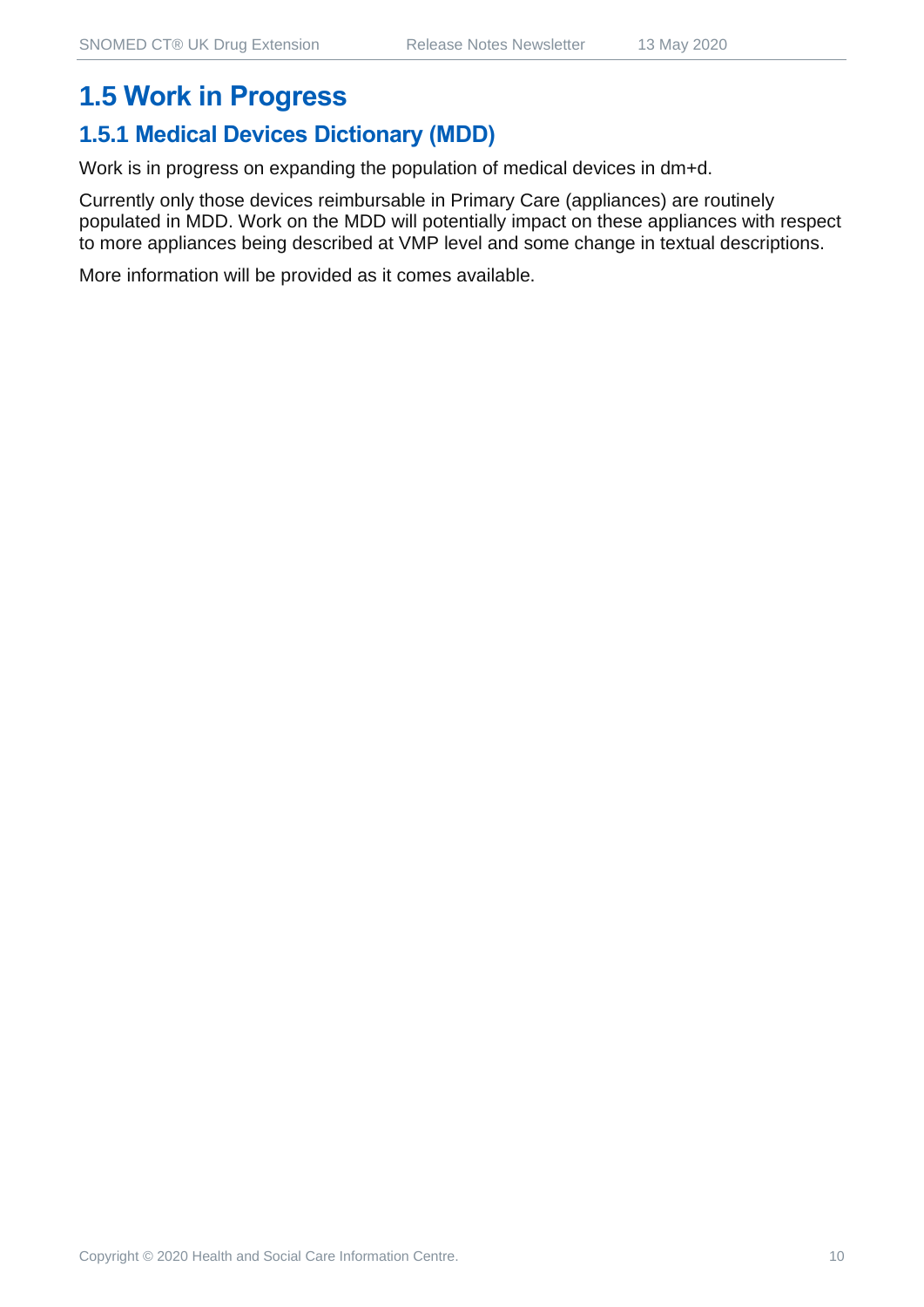#### **Items of note for the 13 May 2020 SNOMED CT UK Drug Extension Release 29.2.0**

The 13 May 2020 release of the SNOMED CT UK Drug Extension includes dm+d weekly data from TRUD release NHSBSA\_5.0.0\_20200504000001. Please see the NHSBSA dm+d subpack on the TRUD website [NHS Dictionary of Medicines and Devices sub-packs page](https://isd.digital.nhs.uk/trud3/user/guest/group/0/pack/6) for further information on extract and distribution dates.

SNOMED CT UK Drug Extension data is published on a four weekly cycle (plus two interim releases to synchronise with the biannual SNOMED CT UK Editions) within the NHS SNOMED sub-pack on the TRUD website [SNOMED CT UK Edition sub-packs page.](https://isd.digital.nhs.uk/trud3/user/guest/group/0/pack/26)

The subset files are supplied as part of the SNOMED CT UK Drug Extension and are updated and released in the same sub-pack.

#### *The UK Drug Extension Documentation, the Bonus Files, and the Bonus Files supporting documentation are now only available via [Delen](https://hscic.kahootz.com/connect.ti/t_c_home/view?objectId=14540272).*

This release contains 7 new refsets:

- 226281000001101 Learning Disabilities Observatory antidepressant medication
- 226291000001104 Learning Disabilities Observatory benzodiazepine and benzodiazepine related medication
- 226331000001109 Learning Disabilities Observatory melatonin medication
- 226231000001100 National Diabetes Audit general practice extraction flash glucose monitoring sensors
- 226271000001103 National Diabetes Audit general practice extraction folic acid medication
- 226191000001107 National Diabetes Audit general practice extraction glucose monitoring strips
- 133231000001105 Enhanced services general practice extraction MMR (Measles, Mumps and Rubella) vaccines

More information on the refsets is available on the [Data Dictionary for Care \(DD4C\)](https://dd4c.digital.nhs.uk/dd4c/)

#### Refset module change

The following refset was first released in the 28.6.0 19-Feb-2020 SNOMED CT UK Drug Extension release:

• 115231000001104 Vaccine route of administration

At the time the refset metadata concept, descriptions and language refset membership were all released using the incorrect module for a reference set.

The correct module for a reference set is the:

• 999000021000001108 SNOMED CT United Kingdom drug extension reference set module

This has now been corrected with a module change for the affected components.